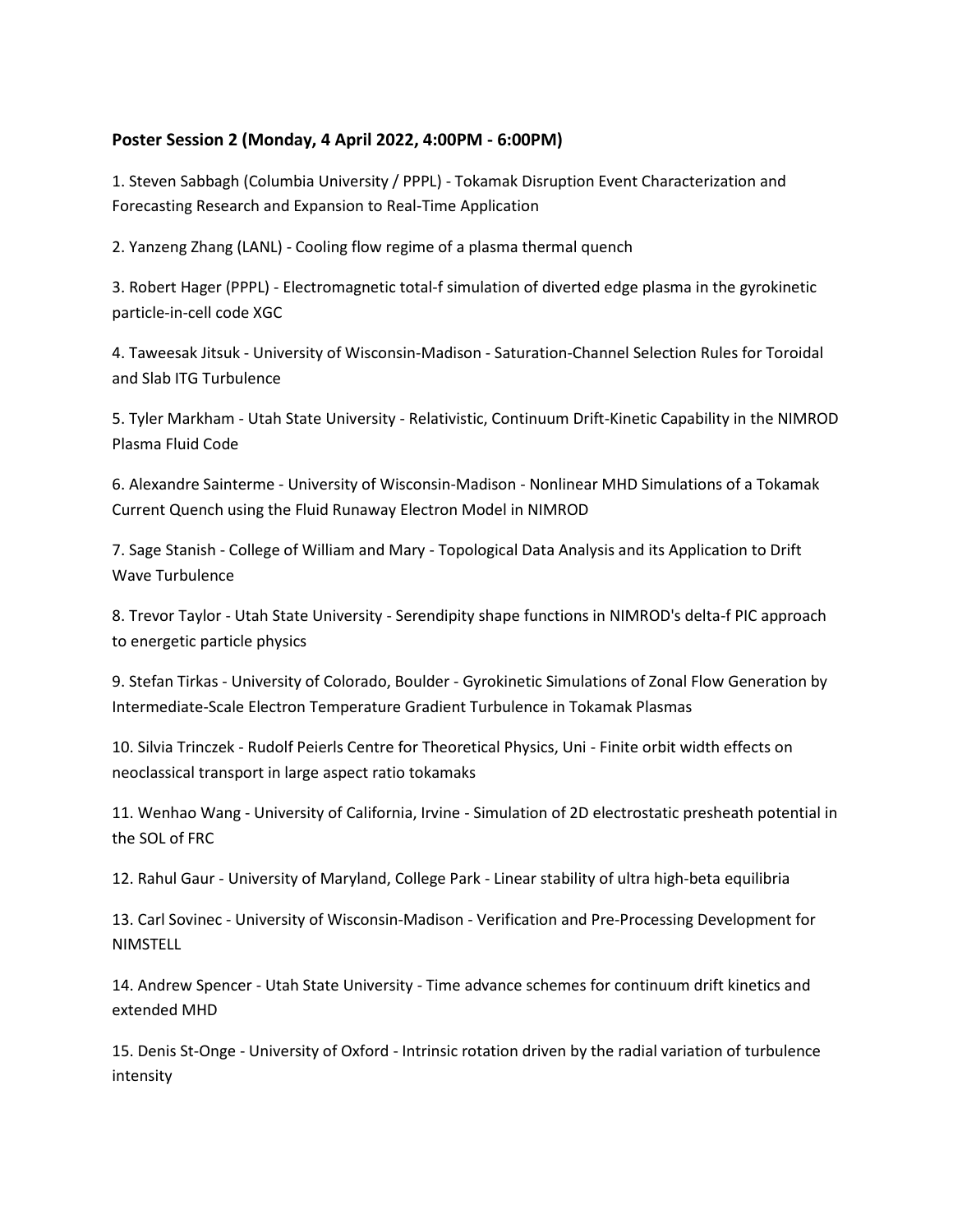16. Linda Sugiyama - MIT - Current ramp and startup of high field DT fusion burning

17. Xianzhu Tang - Los Alamos National Laboratory - Progress by the Tokamak Disruption Simulation (TDS) SciDAC Project on Disruption Mitigation

18. Pallavi Trivedi - Princeton Plasma Physics Laboratory - Modelling of core-edge coupling between delta-f and total-f gyrokinetic model in the XGC code

19. Andrew Ware - University of Montana - Three-Dimensional, Finite-Beta, MHD Equilibria

20. Xishuo Wei - University of California, Irvine - Verification of a fully-kinetic ion simulation model for high-frequency electromagnetic waves in toroidal geometry

21. Linjin Zheng - The University of Texas at Austin - Plasma rotation effects on the resistive wall modes in the negative triangularity tokamaks

22. Matthew Beidler - Oak Ridge National Laboratory - Role of the avalanche source in wall heating during an unmitigated runaway electron final loss event in DIII-D

23. Alessandro Cardinali - ENEA - Non-thermal ("Cool") Fusion Burning Plasma Regimes

24. CHIPING CHEN - Beyond Carbon Energy, LLC - Energy confinement time in a magnetically confined thermonuclear fusion device

25. Junyi Cheng - University of Colorado at Boulder - Transport barrier for spinning blobs in magnetically confined plasmas

26. Bruno Coppi - MIT - New Mesoscopic Modes Associated with Impurity Populations

27. Bruno Coppi - MIT - Theoretical Formation and Ejection of Double Helix Plasma Structures and Recent Observations on Astrophysical Jets

28. Milan Holec - Lawrence Livermore National Lab - Energy and Enstrophy Conserving High-Order Temporal-Spatial Method for Drift -Reduced MHD

29. Yi-Min Huang - Princeton University - Numerical study of delta-function current sheets arising from resonant magnetic perturbations

30. Salomon Janhunen - Tokamak Energy Ltd - Gyrokinetic analysis of plasmas in the ST40 spherical tokamak

31. Nami Li - LLNL - Characteristics of grassy ELMs and its impact on the divertor heat flux width

32. Chris McDevitt - University of Florida - Phase Space Evolution of a Runaway Electron Population during Rapid Termination Schemes